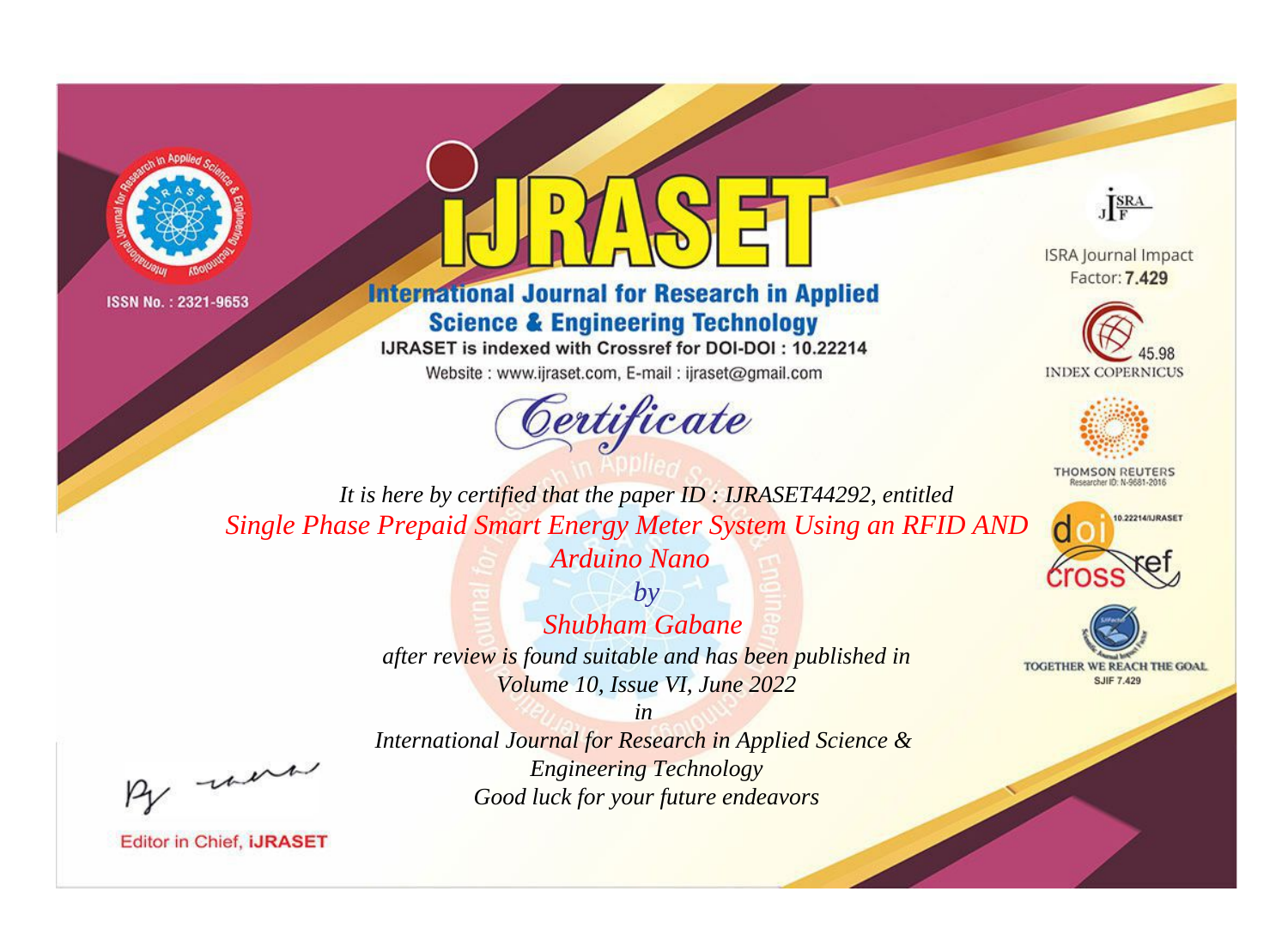



# **International Journal for Research in Applied Science & Engineering Technology**

IJRASET is indexed with Crossref for DOI-DOI: 10.22214

Website: www.ijraset.com, E-mail: ijraset@gmail.com





**ISRA Journal Impact** Factor: 7.429





**THOMSON REUTERS** 



TOGETHER WE REACH THE GOAL **SJIF 7.429** 

*It is here by certified that the paper ID : IJRASET44292, entitled Single Phase Prepaid Smart Energy Meter System Using an RFID AND* 

*Arduino Nano*

*by Sanchit Kulkarni after review is found suitable and has been published in Volume 10, Issue VI, June 2022*

*in* 

*International Journal for Research in Applied Science & Engineering Technology Good luck for your future endeavors*

, were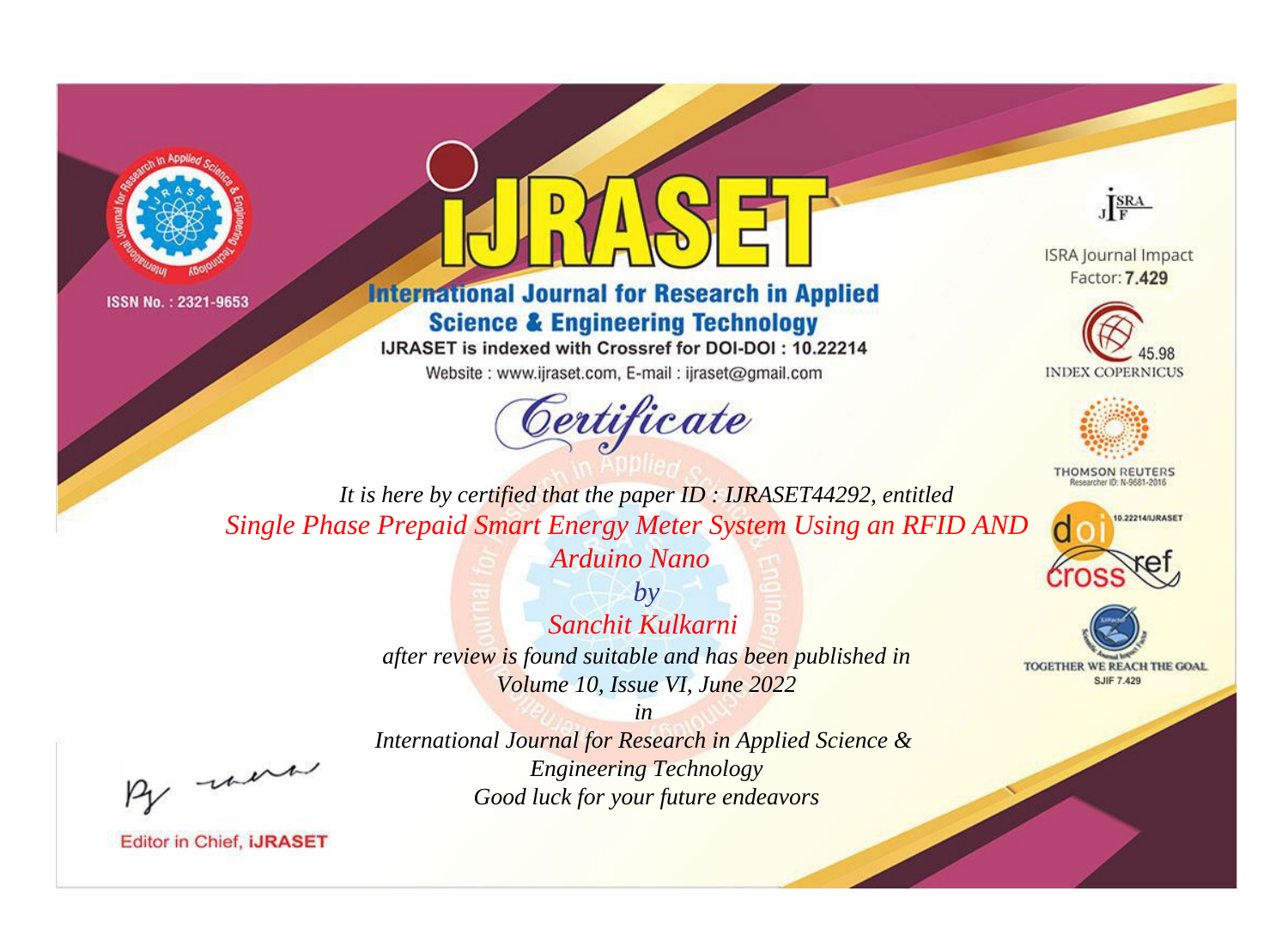



# **International Journal for Research in Applied Science & Engineering Technology**

IJRASET is indexed with Crossref for DOI-DOI: 10.22214

Website: www.ijraset.com, E-mail: ijraset@gmail.com



JERA

**ISRA Journal Impact** Factor: 7.429





**THOMSON REUTERS** 



TOGETHER WE REACH THE GOAL **SJIF 7.429** 

It is here by certified that the paper ID: IJRASET44292, entitled Single Phase Prepaid Smart Energy Meter System Using an RFID AND Arduino Nano

> $by$ Payal Gandhi after review is found suitable and has been published in Volume 10, Issue VI, June 2022

 $in$ International Journal for Research in Applied Science & **Engineering Technology** Good luck for your future endeavors

were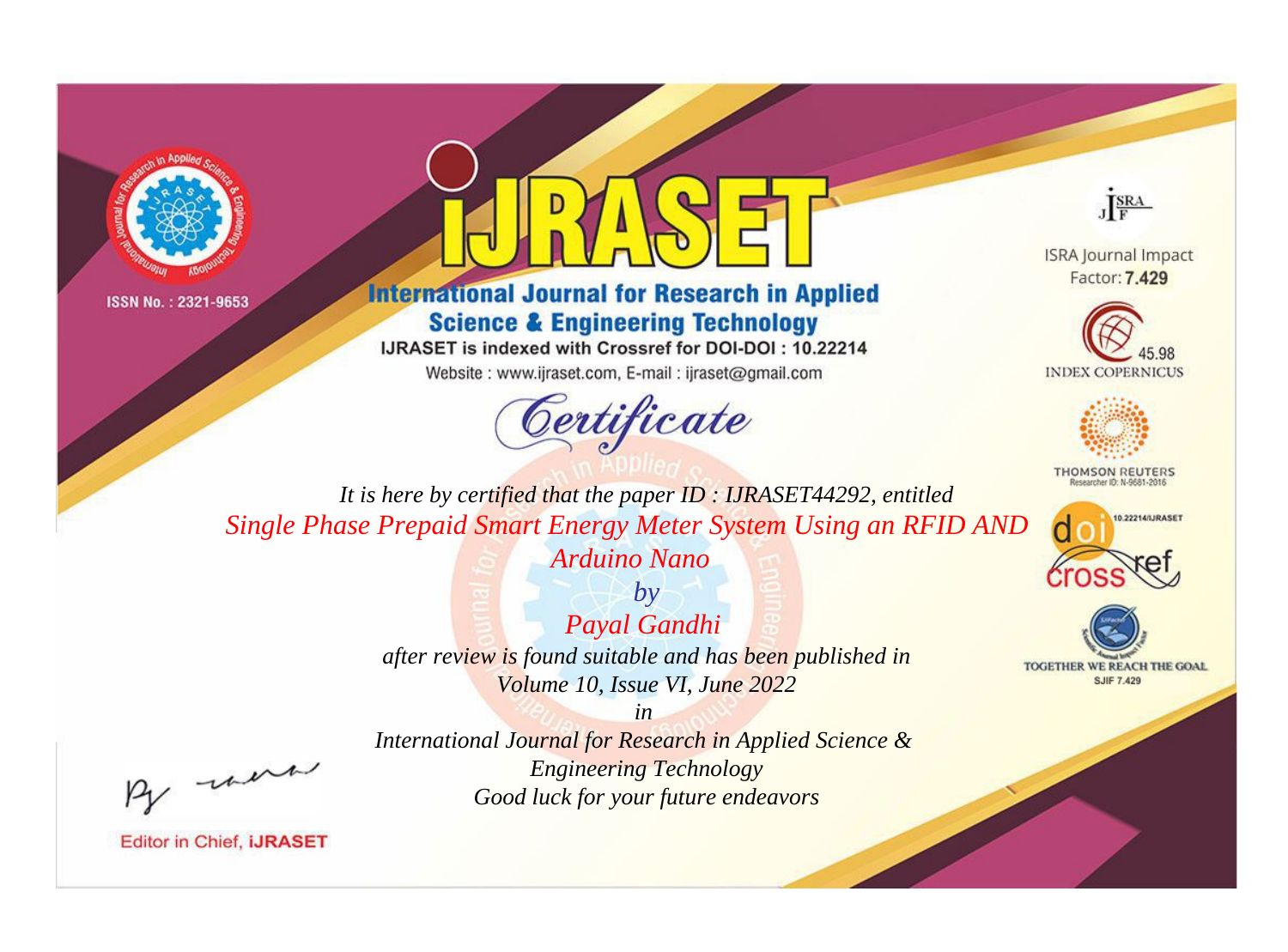



# **International Journal for Research in Applied Science & Engineering Technology**

IJRASET is indexed with Crossref for DOI-DOI: 10.22214

Website: www.ijraset.com, E-mail: ijraset@gmail.com



JERA

**ISRA Journal Impact** Factor: 7.429





**THOMSON REUTERS** 



TOGETHER WE REACH THE GOAL **SJIF 7.429** 

It is here by certified that the paper ID: IJRASET44292, entitled Single Phase Prepaid Smart Energy Meter System Using an RFID AND Arduino Nano

> $b\nu$ **Alpesh Ramteke** after review is found suitable and has been published in Volume 10, Issue VI, June 2022

were

International Journal for Research in Applied Science & **Engineering Technology** Good luck for your future endeavors

 $in$